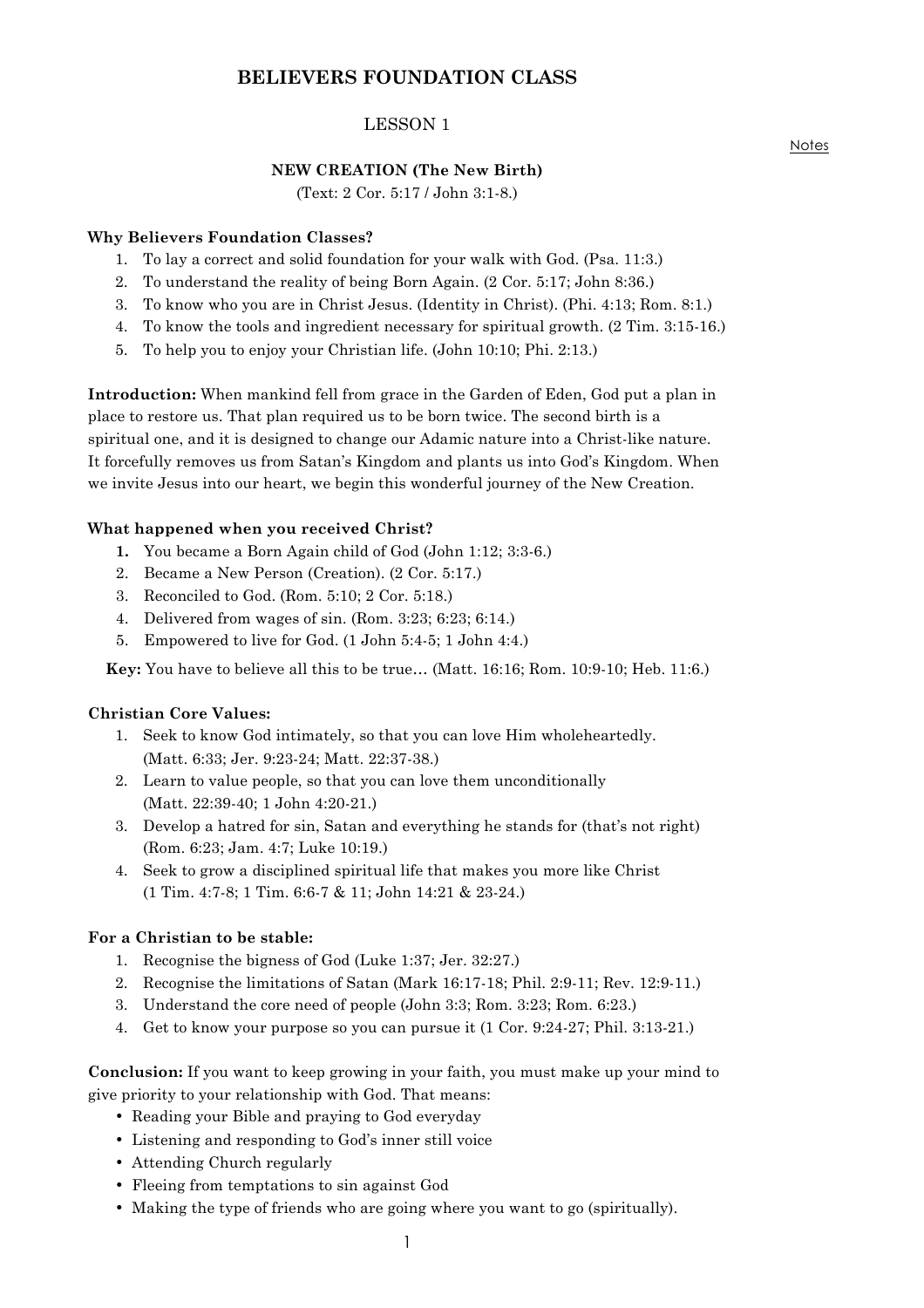#### **THE BIBLE (THE WORD OF GOD)**

**Introduction**: The bible contains the word of God. It is the gift of God to all men everywhere, to help them get out of sin, misery and darkness. The bible is not an ordinary book because the men who wrote it where inspired and moved by God's Holy Spirit to write exactly the truth as GOD GAVE IT TO THEM.

Every word is true and filled with God's own power and authority. We should read our bible as if it is God Himself speaking to us personally and directly. It will impart to us light, understanding, spiritual food and physical health. It will cleanse us, sanctify us, build us up and make us partakers of God's own nature. It will give us power and wisdom to overcome Satan – who is the enemy of our faith.

# **Understanding the importance of the word of God**

**Main Text:** (2 Tim 3:16-17; Jos. 1:8; Psa. 119.)

- 1. The Bible was inspired by God. (2 Peter.1: 20-21.)
- 2. The Word of God is food for our human spirit. (Mat. 4:4; 1 Peter. 2:2-3.)
- 3. The Word of God gives us direction. (Psa. 119:105.)
- 4. The Word of God is health to our flesh. (Pro. 4:20- 22.)
- 5. The Word of God is spirit and life. (John 6:63.)
- 6. The Word of God must dwell in us richly.(Col 3:6; John 15:7.)
- 7. The Word of God builds us up. (Acts 20:32.)
- 8. The Word of God gives victory over Satan. (Rev. 12:11.)
- 9. The Word of God helps us not to sin. (Psa. 119:11.)
- 10. The Word of God gives us light and understanding. (Psa. 119:130.)
- 11. The Word of God brings comfort in affliction.(Psa. 119:50.)
- 12. The Word of God is settled in heaven. (Psa. 119:89.)
- 13. We must spend time to study and meditate on it. (Jos. 1:8; 2 Tim. 2:15.)
- 14. The Authority of God's Word. (Psa. 119: 89, John 10:35, Isa. 55:10–11.)

#### **Conclusion:**

God has called us to eat the Word, breath the Word, speak the Word, memorise the Word, preach the Word, obey the Word, and live by the Word. Nothing less would do!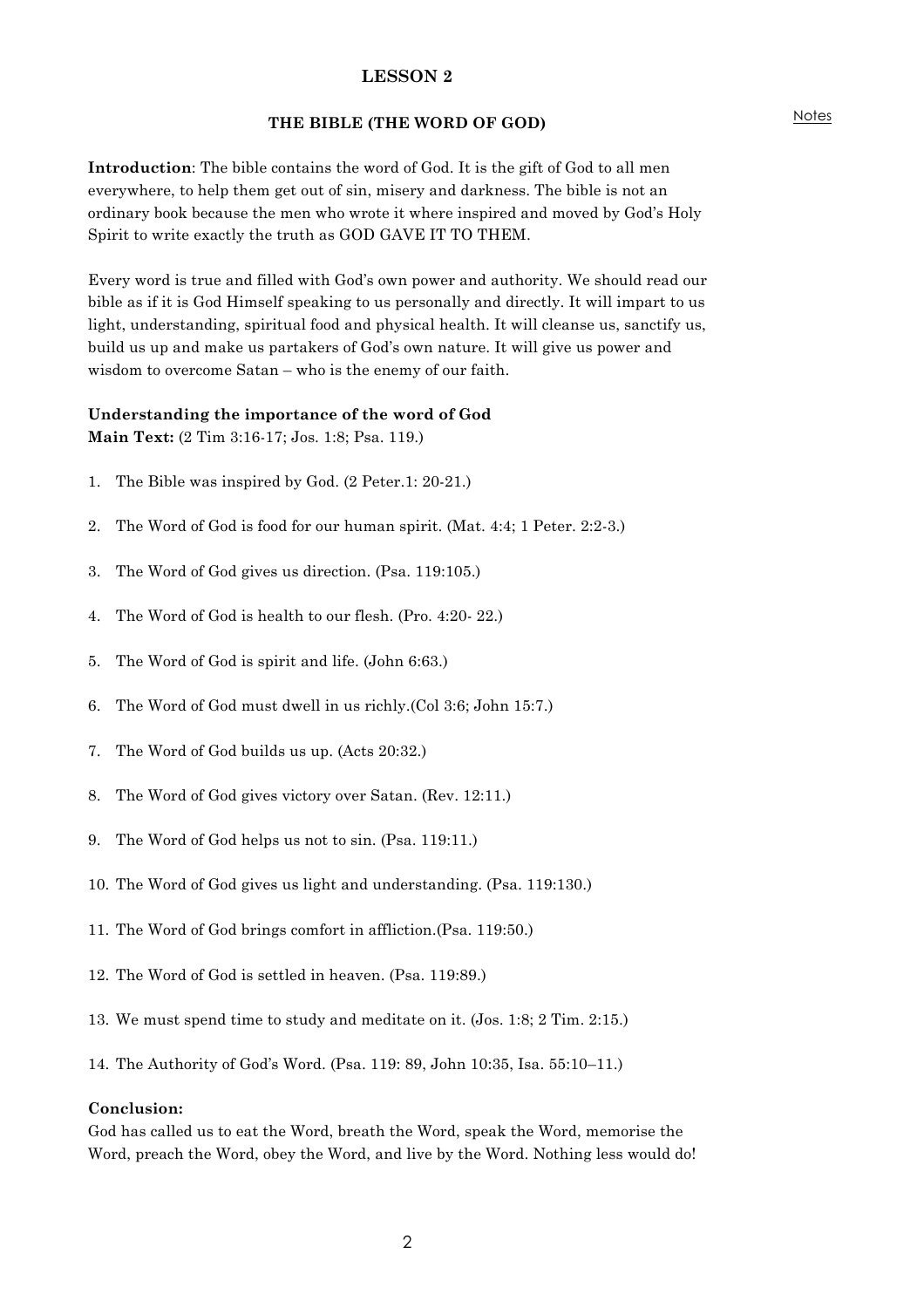### **PRAYER**

## **Text:** Luke 11:9-13, Matt. 7:7-8, John 15:7.

**Introduction:** Prayer is the great means by which Christians come into the presence of God to worship Him, and to receive the guidance, help and the strength for a victorious life. Every Christian should set aside regular times each day to spend in personal prayer and bible reading. For us to be powerful and influential in our world as Christians, we need to know how to pray and to get answers to our prayers.

#### **What is Prayer**? (Matt. 6:6-14)

- Prayer is communicating with God. It involves talking and listening to God.
- Therefore, prayer is not just a monologue. Prayer is a dialogue.
- You talk to God and He answers you although not always immediately or the way you expect him to answer.

#### **When should we pray?**

- 1. Pray at all times. (Eph. 6:18, Luke 18:1)
- 2. Morning, Afternoon and Night. (Psa. 55:17)
- 3. Pray continuously. (1 Thess.5:17, Matt. 26:41)

#### **Hindrances to Prayers**

- 1. Doubt God's Word. (James 1:5-8.)
- 2. Hypocrisy. (Matt. 6:5.)
- 3. Unnecessary Repetition. (Matt. 6:7.)
- 4. Wrong Motives. (James 4:3.)
- 5. Living in Sin. (James 5:14-16.)
- 6. Not Loving or Honouring your Spouse. (1Pet. 3v7)
- 7. Not Praying the Will of God. (1John 5:14-15)

### **How Do We Pray?**

Text: (Matt. 6:9-13; Luke 11:2-4)

- 1. Praise and Worship God. (vs.2; Psa. 29v2; 1Tim. 2:8)
- 2. Forgiveness of Sins. (vs.4; 2 Chron.7:14; John 20:23; 1John 1:9)
- 3. Ask for what you want. (v.3; Luke 18:41; 1Kings 17:18)
- 4. Pray in the name of Jesus. (Acts 3:6; John 14:13, 16:23)
- 5. Give Thanks. (Matt. 11:25; John 11:41-42)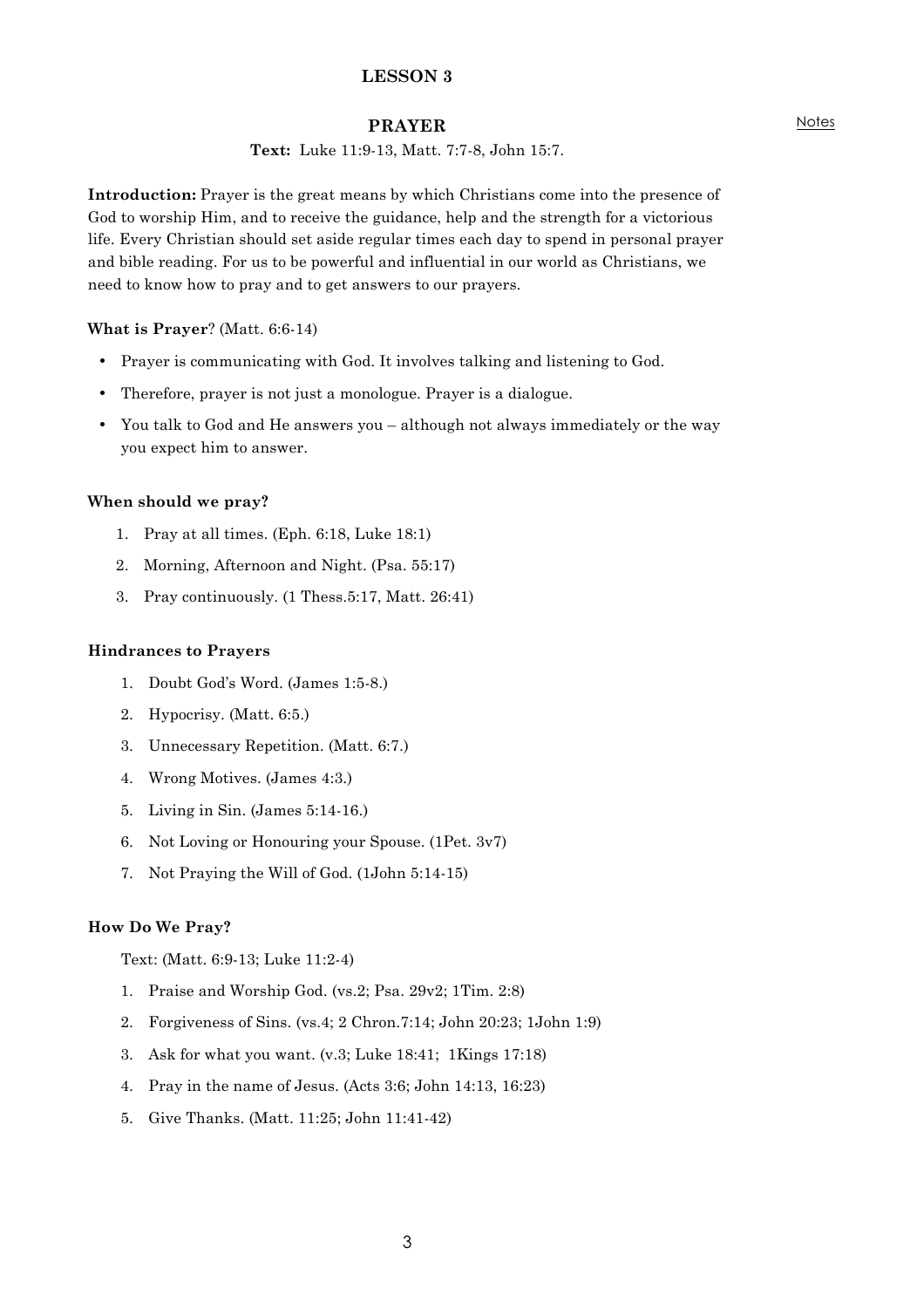## **SHARING YOUR FAITH.**

**Text:** Rom. 1:16; Mark 16:15; Isa. 61v1-3; Prov. 11:30.

**Introduction:** Sharing our Faith with other people should and must be our priority when we become believers (Born again). It is a command and an opportunity to identify with and contributing to God's kingdom. To be fulfilled as a Christian we must desire to Walk, Talk and Act like Jesus. Our attitude, behaviour and the fruits of our lives are ways of sharing our Faith. (Matt.5:16.)

## **Reasons for not sharing our Faith:**

People shy away from reaching out to people around them for many reasons, and overcoming them becomes really crucial if you are to be obedient to the call of the Great Commission.

## **Below are some of the reasons:**

- 1. Lack of knowledge. (Hos. 4:6.)
- 2. Lack of boldness /Low self-esteem / Shame / Fear. (2 Tim. 1:7.)
- 3. Timidity. (2 Tim. 2:15; Acts 4:13; John 7:14-17.)
- 4. Too Busy. (Heb. 12:1; 2Cor. 4:18; Matt. 16:26.)
- 5. Cannot be bothered/ passive attitude. (Prov. 11:30; Rev. 2:1-5.)
- 6. Immaturity. (Heb. 5:12-14.)
- 7. No burden to see souls saved. (2 Pet. 3:9, Eph. 5:1.)
- 8. Don't know the various approaches.(Luke 10:1; Matt. 10:5-10.)

### **Pointers on how to share our Faith:**

- 1. Look for opportunities to share your faith
- 2. Do not talk too much around the bible but talk about the love of God, about Jesus and the need for everyone to know Him. Keep it simple.
- 3. Be polite, don't talk too much and don't be arrogant or argumentative.
- 4. Deal with one person at a time (as you start to build your confidence).
- 5. Keep things people tell you confidential.
- 6. Be sensitive, when someone seems to be ready, pray with them (the sinner's prayer) and lead them to the Lord.
- 7. Encourage them to attend a full gospel church or invite them to yours.
- 8. Keep in touch and pray for them regularly.

**Conclusion**: When you share your faith with people around you, you are planting spiritual seeds into their hearts. Learn to trust that those seeds will continue to take root and grow. One day, when they are ready, God will touch their heart and save them. But you would be rewarded for the part you played in getting them to that point.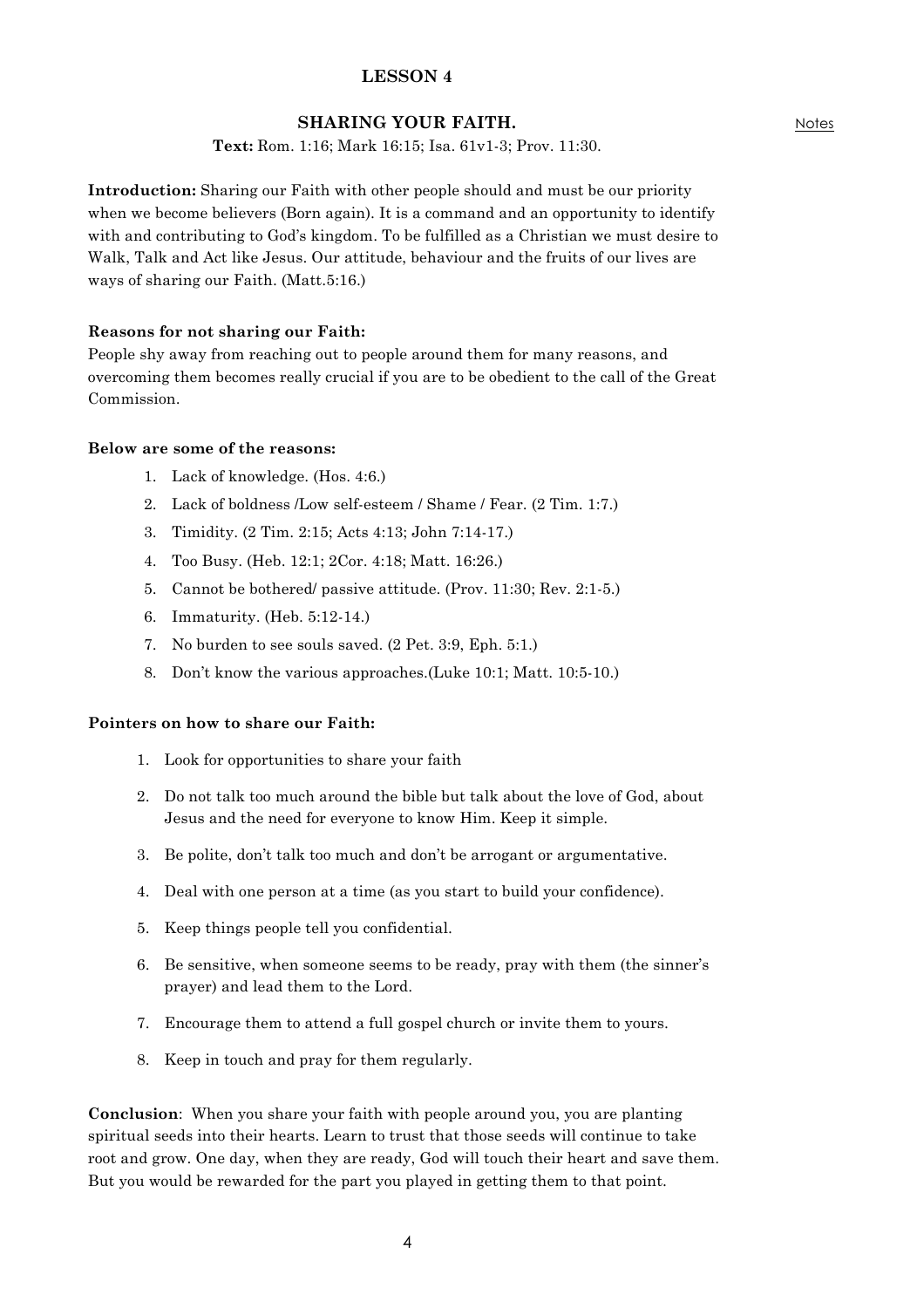### **FELLOWSHIPPING**

**Text:** Acts 2:40-42, 46; Psa. 133, 1John1: 3-7.

**Introduction:** After we have given our heart and our life to Jesus, it is compulsory to keep regular fellowship with believers to enhance our growth in the Lord. This is where we receive the nutrients needed for our spiritual growth. Fellowship is defined as a society of people sharing mutual interests and activities (such as Faith); it also means Inter-mingling, Togetherness and Relationship.

FELLOW + SHIP = **Fellows** in the same **ship** / Group of people heading same direction (aiming for the same goal, worshipping and serving the same God.)…

#### **Why is the discipline of fellowship so important?**

- 1. It is a command from God. (Heb. 10:24-25.)
- 2. It attracts Jesus' spiritual presence. (Matt. 18:20.)
- 3. It's where God releases His blessings. (Psa. 133: 1-3.)
- 4. It is a place of edification and encouragement. (Prov. 27:17, Col. 3:16.)
- 5. We are stronger together [Cooperate anointing] (Eccl. 4:9.)
- 6. It is where our spiritual perspective & faith is sustained. (Psa. 73: 2, 3, 17.)
- 7. It is the evidence that we are walking in the light. (1John 1:7a.)
- 8. It produces spiritual cleansing. (1John 1:7b)
- 9. It sharpens our ability to discern & hear God. (1 Cor. 12:7; Pro. 27:17.)
- 10. A lack of fellowship can cause us to become lukewarm (or backslide).
- 11. Fellowship is a practice that will continue in Eternity.

#### **Conclusion:**

#### The Psalmist says:

*For a day in Your courts is better than a thousand. I would rather be a doorkeeper in the house of my God than dwell in the tents of wickedness.* (Psalms 84:10.)

**Question:** What was he trying to say here? Discuss.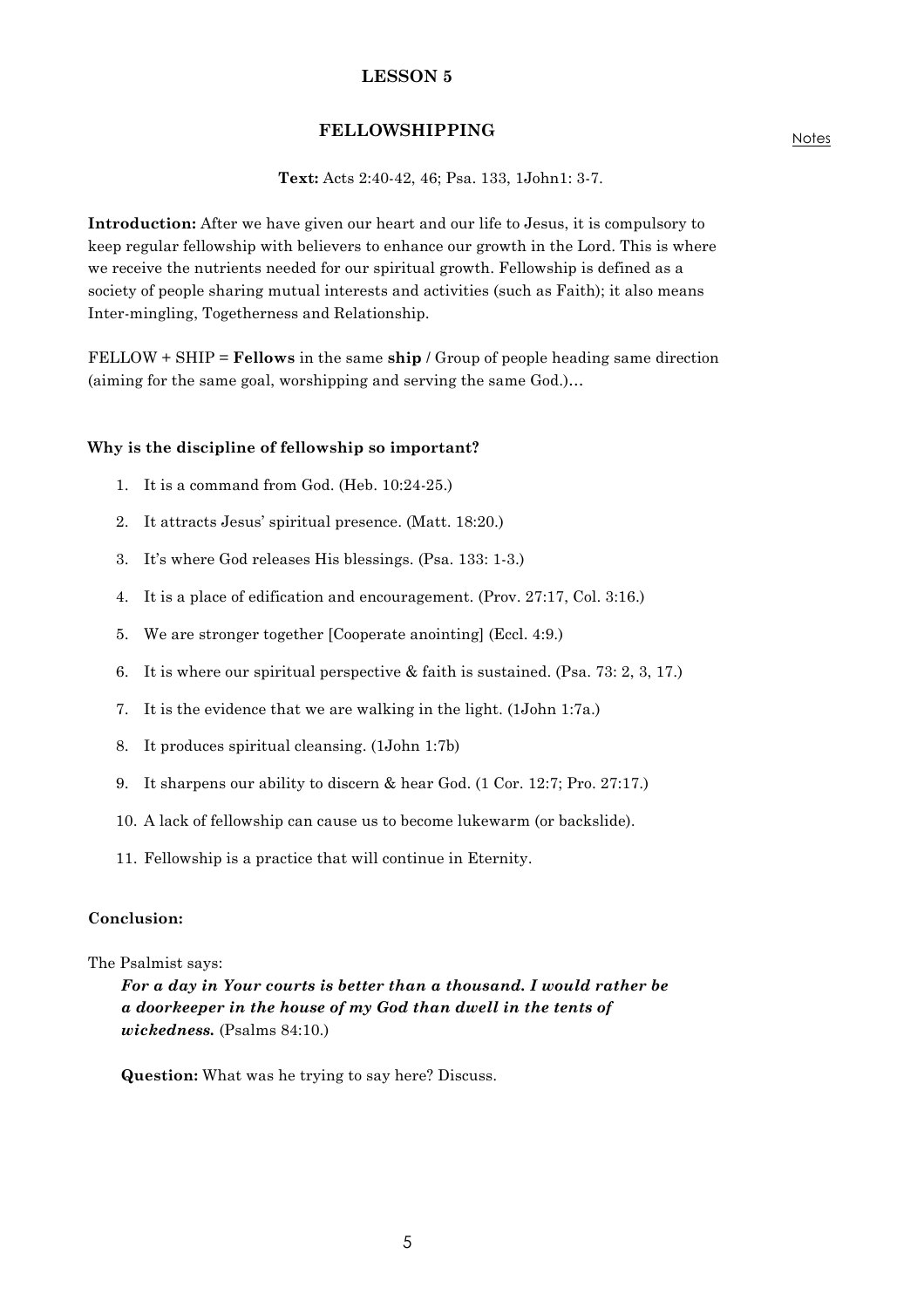# **BAPTISM**

## **Text:** Romans 6: 3-23, Matthew 28:19.

**Introduction:** Baptism cames from the Greek word BAPTIZO meaning to dip under, to immerse or submerge. In this lesson we will be examining the meaning and significance of baptism. To be baptised is to be totally immerse in water. It is a public declaration of our faith; a sign and seal of salvation (…since we are washed by the blood of Jesus**)**

### **Examples:**

- Jesus (Matt. 3:13.)
- Commandment (Mark 16:15-16.)
- Peter's sermon (Acts 2:38.)

### **Significance:** Rom. 6:3-23.

- 1. Identify with Christ in His death and resurrection (vs. 3&4)
- 2. Newness of life (vs. 4&6)
- 3. Dominion over death (vs. 9)
- 4. Dominion over sin (vs. 14)
- 5. Righteousness (vs. 19)
- 6. Eternal life (vs. 23)
- 7. Repentance. (Matt. 3:11a)
- 8. Remission of sins. (Acts 2:28)

## **Types of Baptism**

- 1. **Baptism into Christ:** This takes place as soon as we give our life to Christ. This is when the Holy Spirit opens our heart so that Jesus can come in (Rev. 3:20). This is also when we are translated from Satan's kingdom to God's Kingdom.
	- Also known as Baptism of Salvation (Titus 3: 5-7) or Baptism of Newness (2 Cor. 5:15-17).
- 2. **Baptism in Water:** This is immersion in water after giving one's life to Christ. Identifying with the death and resurrection of Jesus Christ. It is a public declaration of our faith; a sign and seal of salvation. (Matt.3:13; 28:19)
	- Baptizer **Local Church**; Element– Water; Object– Believer.
- 3. **Baptism with the Spirit:** This takes place after Salvation. The in-filling of The Holy Spirit. This is what the Apostles experience on the Day of Pentecost (Acts 2:4).
	- Baptizer **Jesus**; Element Holy Spirit; Object Believer.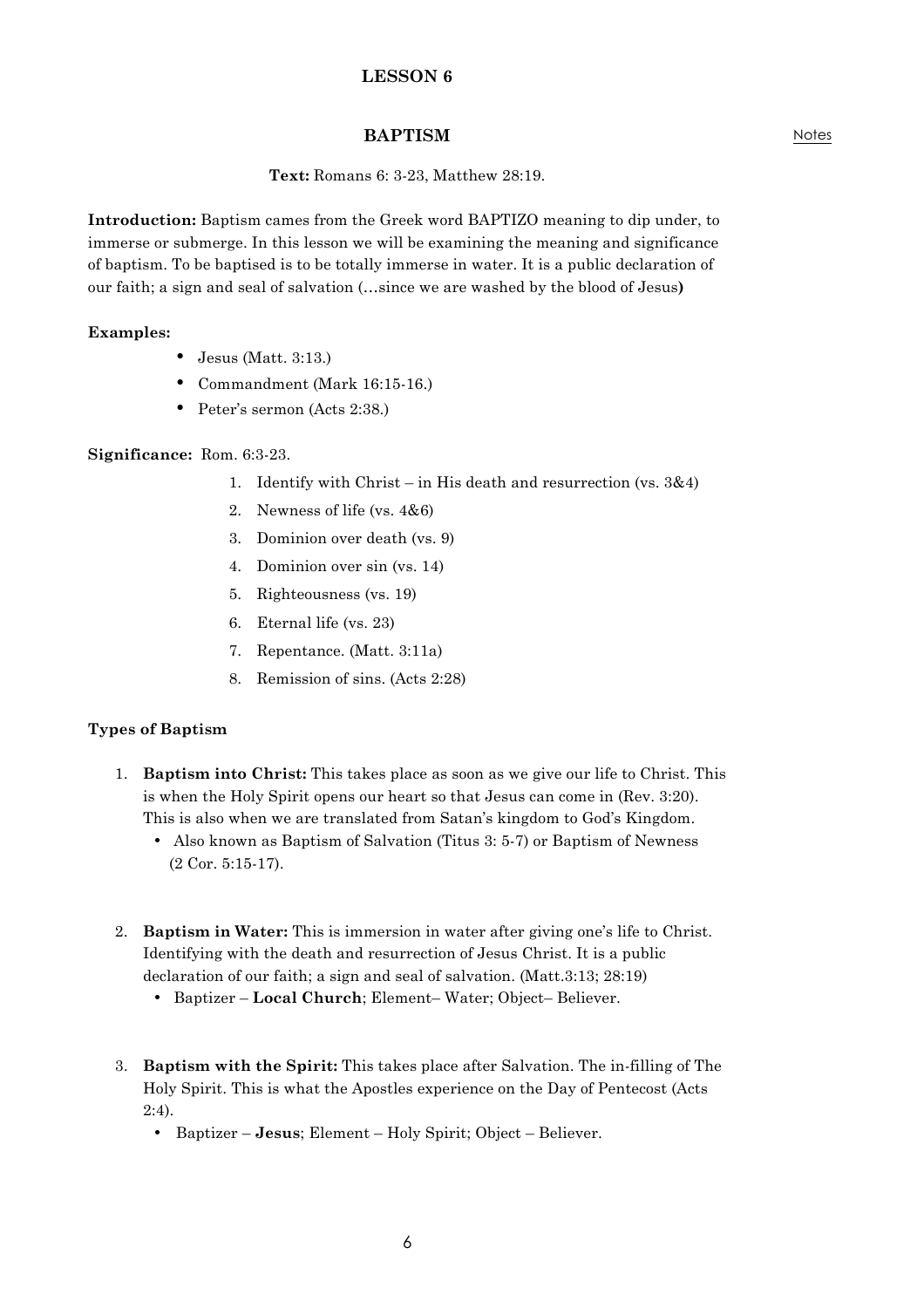## **THE HOLY SPIRIT**

### **Text**: Acts 2:1-4 & 38; John 16:7-14.

**Introduction:** Jesus in his entire ministry was completely dependent on the Holy Spirit. Before the Holy Spirit descended upon Him at the river Jordan, He never preached a sermon or performed a miracle. After that all he did was by the power of the Holy Spirit. When He was about to leave His disciples, He promised them that He would send the Holy Spirit to them, who would in turn be their Comforter and supply all their spiritual needs. The promise was fulfilled on the day of Pentecost when they were all baptised in the Holy Spirit. (Acts 2.)

### **Who is the Holy Spirit to us?**

- 1. We need to understand that the Holy Spirit is a Person (with a distinct personality); not a thing, or a bird, or a ghost, or a feeling.
- 2. He wants to be our Friend, Helper, Comforter, Counsellor, and our Advocate.

### **The Characteristics of Holy Spirit**

- 1. He has a mind (Rom. 8:27.)
- 2. He can be pleased and grieved (Eph. 4:30.)
- 3. He leads and guides (John 16:13; Rom. 8:14.)
- 4. He speaks and can hear (John 16:13.)
- 5. He comforts and helps (John 14:16.)
- 6. He teaches and directs (John 14:26.)
- 7. He guards and protects (John 16:13 / Ezek. 36:27.)
- 8. He strengthens and empowered (Acts 1:8.)
- 9. He helps us to pray right (Rom. 8:26-27.)
- 10. He helps us to love unconditional (Rom.5:5.)
- 11. He helps us to understand God's word (John 14:26.)
- 12. He helps us to live free from sins- (Rom. 8:12-13, Gal. 5:16-17.)
- 13. He can help us know everything thing God wants us to know (1Cor. 2:12.)

### **How to receive the Holy Spirit?** (Acts 2:37-39; Matt. 7:7-11.)

- 1. We must have a burning desire for the Holy Spirit (vs.37a) They were cut to the heart.
- 2. We must be willing to do whatever it takes (vs.37b) What shall we do?
- 3. We must start with a genuine repentance (vs.38)
- 4. Be ready to be baptised (vs.38)
- 5. We must understand that the promise of the Holy Spirit is for all who believes (vs. 39)
- 6. We must ask and receive the Holy Spirit by faith, then expect Him to fill us with His presence.

**Conclusion:** When the Holy Spirit fills you to overflowing, you will overflow in a language you did not learn. That's what we call speaking in tongues. It is God's way of announcing that you've been filled with His Spirit. (Acts 2:4, Acts 10:46, Acts 19:6.)